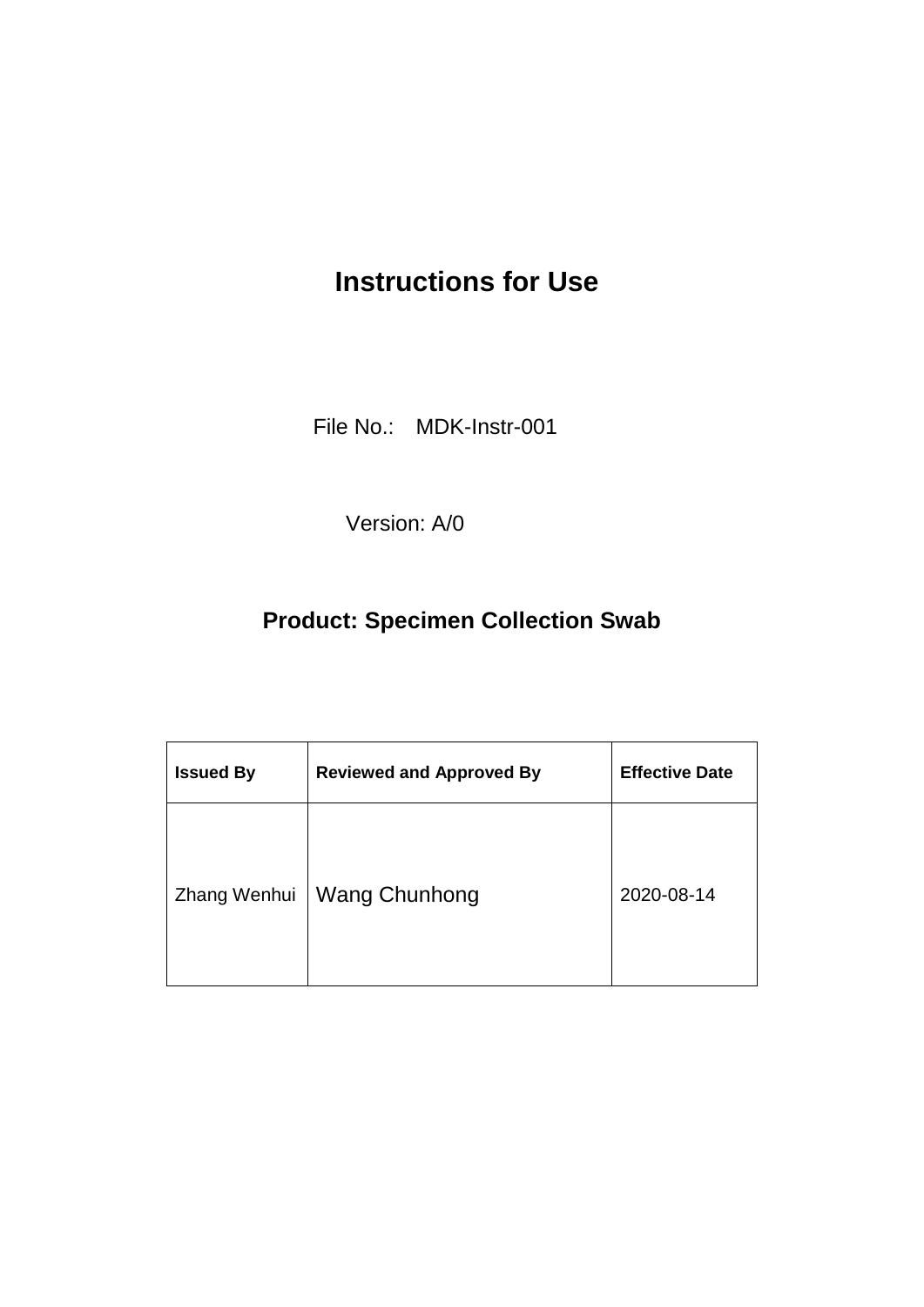## **Document Revision History**

| <b>REV</b> | <b>DESCRIPTION</b> | <b>ORIGINATOR</b> | <b>DATE</b> |
|------------|--------------------|-------------------|-------------|
|            |                    |                   |             |
|            |                    |                   |             |
| A/O        | Initial            | Zhang Wenhui      | 2020-08-14  |
|            |                    |                   |             |
|            |                    |                   |             |
|            |                    |                   |             |
|            |                    |                   |             |
|            |                    |                   |             |
|            |                    |                   |             |
|            |                    |                   |             |
|            |                    |                   |             |
|            |                    |                   |             |
|            |                    |                   |             |
|            |                    |                   |             |
|            |                    |                   |             |
|            |                    |                   |             |
|            |                    |                   |             |
|            |                    |                   |             |
|            |                    |                   |             |
|            |                    |                   |             |
|            |                    |                   |             |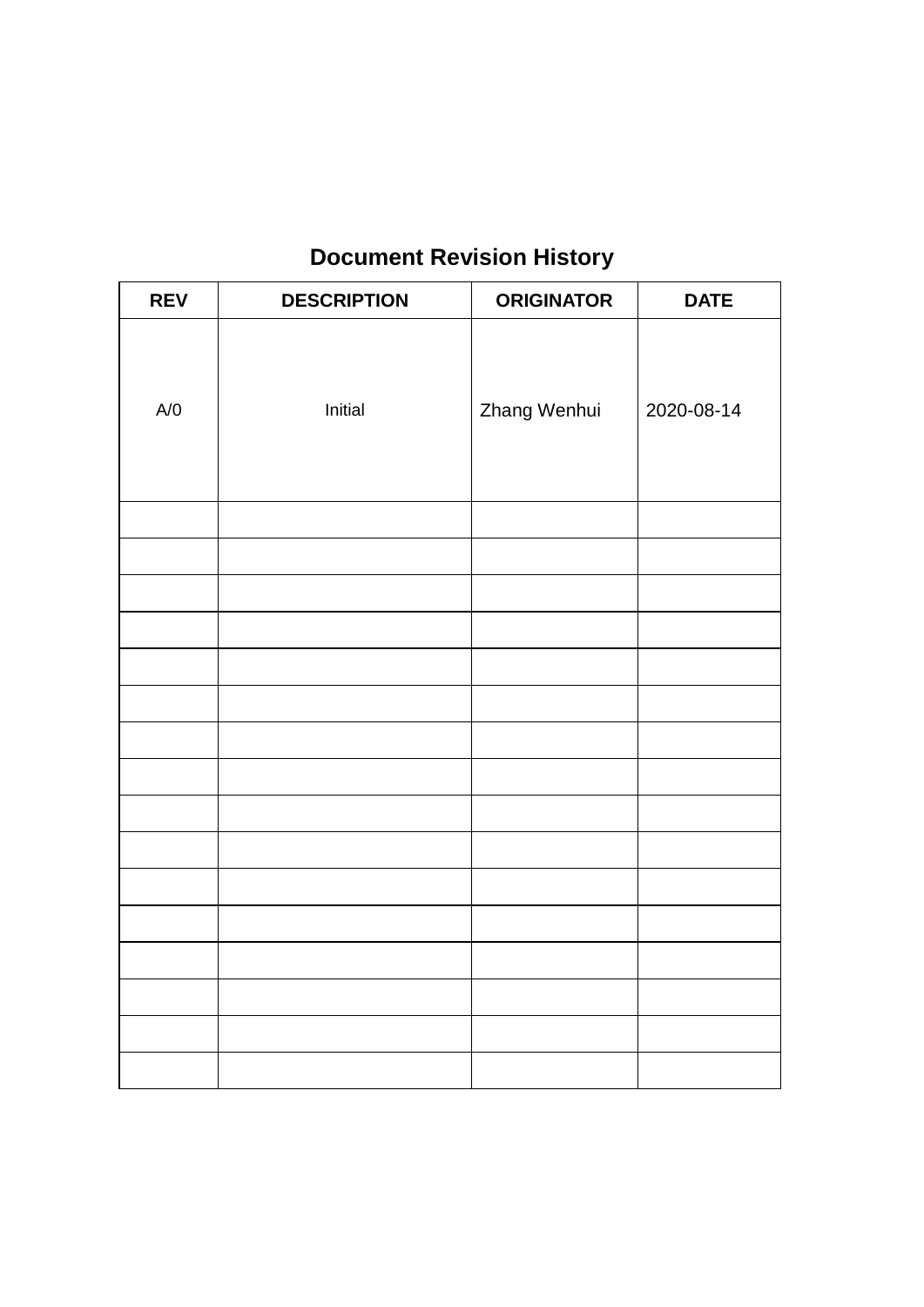|  | Table of content |
|--|------------------|
|  |                  |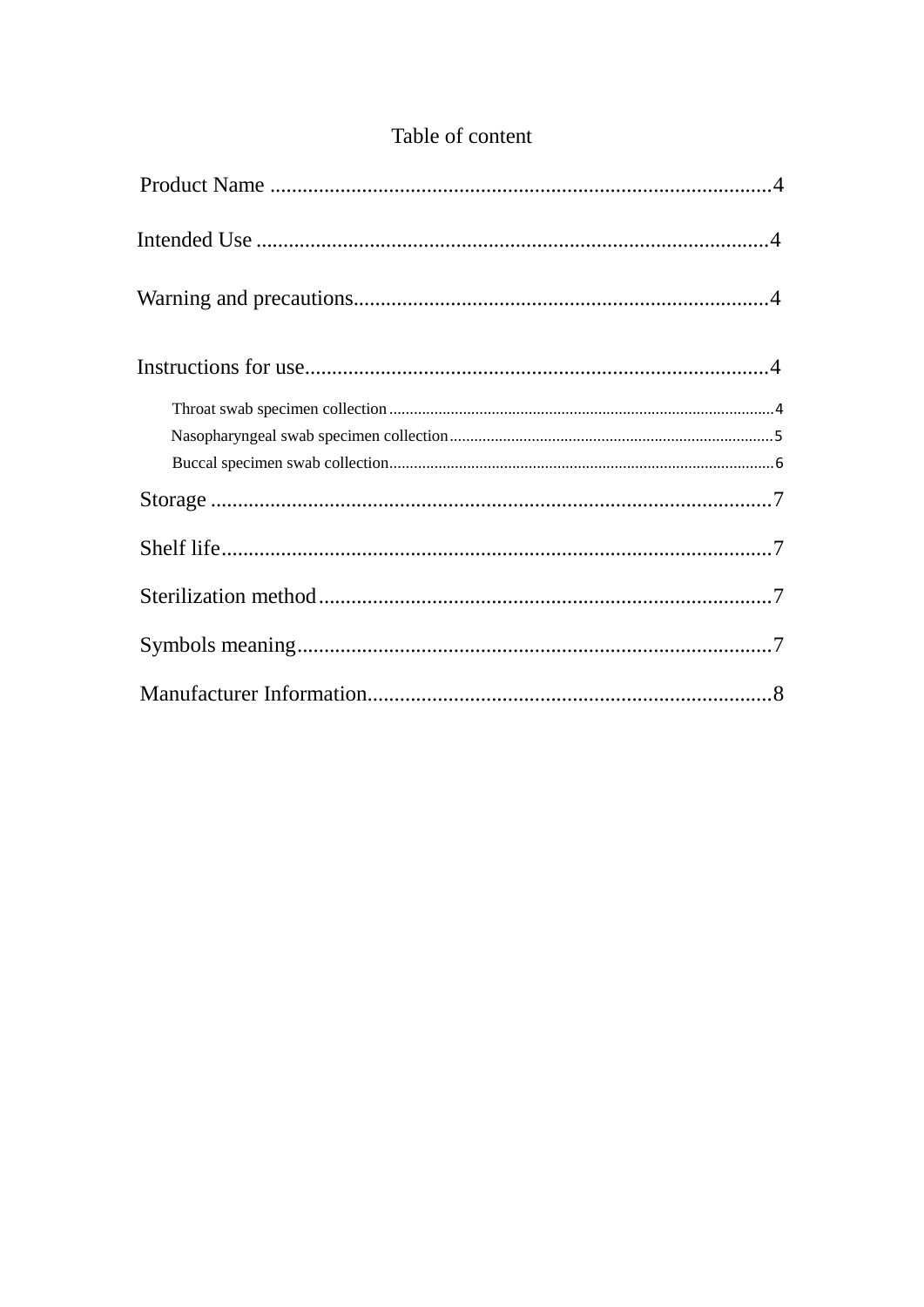### **Instructions for Use**

## $\epsilon$

#### <span id="page-3-0"></span>**Product Name**

<span id="page-3-1"></span>Specimen Collection Swab

#### <span id="page-3-2"></span>**Intended Use**

Specimen Collection Swab is intended to be used as clinician-collected female and male throat swabs, buccal swabs and nasopharyngeal swabs (collected in a clinical setting).

This is a single use, disposable device(s), provided sterile, and it realizes intended use in combination with transport tube that not contain in the device and should be CE marked.

# <span id="page-3-3"></span>**Warning and precautions**

- 1. Sterile only if peel-pouch in intact,This product is a disposable medical device. Product can't be reused or re-sterilized.
- 2. Before sampling, please check whether the package is in good condition. If it is damaged, please stop using immediately and contact the dealer or manufacturer for replacement
- 3. If allergic reaction occurs after use, please stop using immediately.
- 4. Please do not eat, smoke or drink 30 minutes before sampling to avoid affecting the sampling operation.
- 5. The disposal of device shall be carried out in accordance with national environmental protection lows and regulations.

#### <span id="page-3-4"></span>**Instructions for use**

#### <span id="page-3-5"></span>**Throat swab specimen collection**

- 1. Wash hands with soap and water and don personal protective equipment.
- 2. Remove the swab from its packaging, holding by the end of the applicator and identify the breaking point.
- 3. Position head slightly back.
- 4. Depress the tongue so that the back of the throat can be seen.
- 5. Rub the swab up and down against the back of the throat, avoiding the tongue and cheeks
- 6. While holding the swab, remove the cap from the tube.
- 7. Discard the broken part of the applicator into an approved waste disposal container.
- 8. Screw the cap back onto the tube and apply patient identification label or write patient information on the tube label.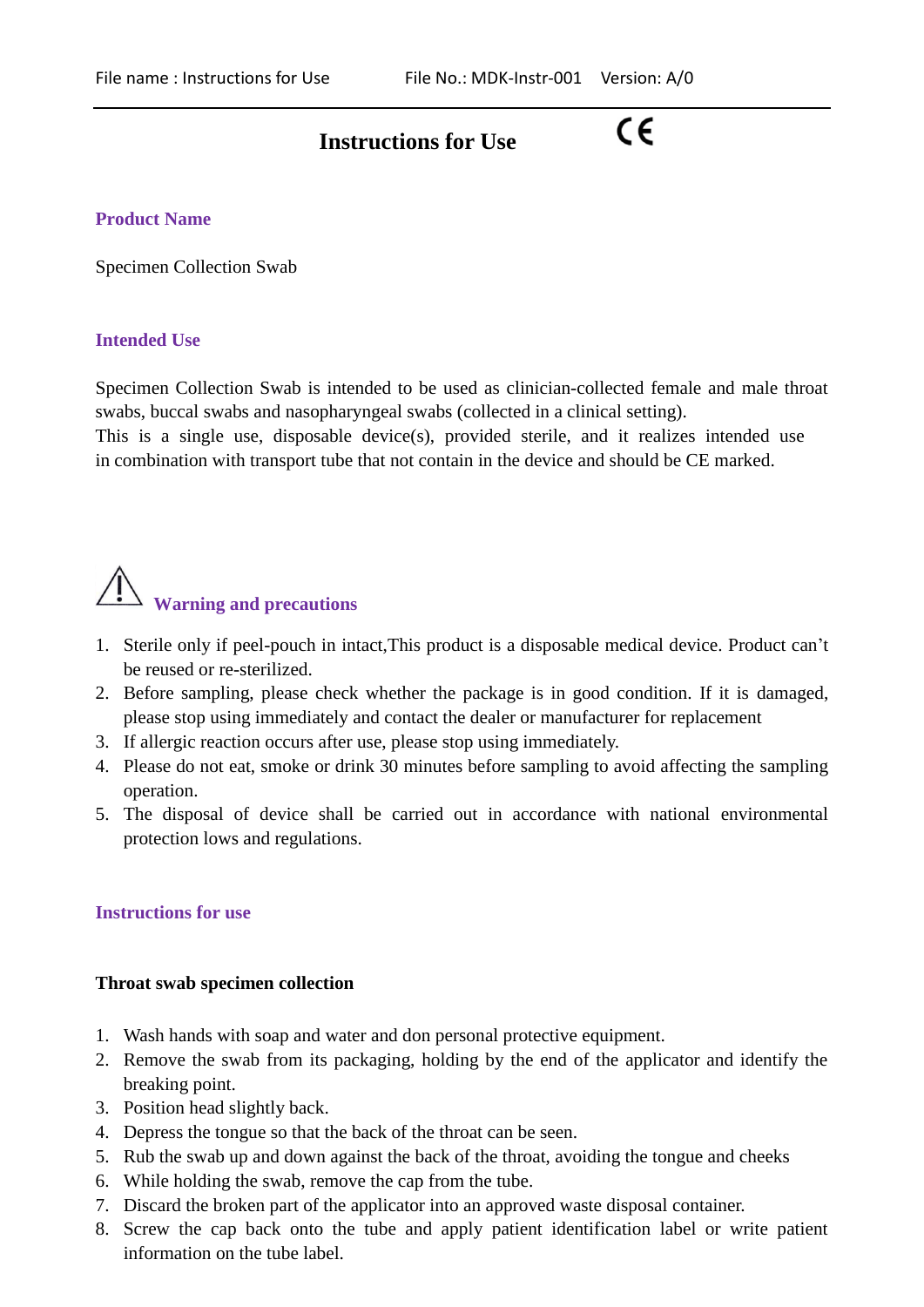#### 9. Wash hands with soap and water

#### **COLLECT THE SAMPLE**



Wash hands with soap and water and don personal protective equipment.

٠



Remove the swab from its packaging, holding by the end of the applicator and identify the breaking point.



Position head slightly back.

DISPOSAL

an approved waste

disposal container.

2



Depress the tongue so that the back of the throat can be seen.



Rub the swab up and down against the back of the throat, avoiding the tonque and cheeks.

#### **PACKAGE THE SAMPLE**



While holding the swab, remove the cap from the tube.

- Insert the swab into the tube until the breakpoint is level with the tube opening.
- Bend the swab shaft at a 180 degrees angle to break it off at the breaking point. You may need to gently rotate the swab shaft to complete the breakage.

#### <span id="page-4-0"></span>**Nasopharyngeal swab specimen collection**

- 1. Wash hands with soap and water and don personal protective equipment.
- 2. Remove the swab from its packaging, holding by the end of the applicator and identify the breaking point.
- 3. Position head slightly back.
- 4. Gently insert the swab into the nostril. Keep the swab near the septum floor of the nose while gently pushing the swab into the post nasopharynx. As a visual reference, the swab should be inserted about half the distance from the opening of the patient's nostril and the ear.
- 5. When the swab is in place, rotate in a circular motion gently against the nasopharyngeal mucosa for  $10 - 15$  seconds then gently remove swab.
- 6. While holding the swab, remove the cap from the tube.
- 7. Discard the broken part of the applicator into an approved waste disposal container.
- 8. Screw the cap back onto the tube and apply patient identification label or write patient information on the tube label.
- 9. Wash hands with soap and water

**TITTERIN** Discard the broken part Screw the cap back of the applicator into onto the tube and apply patient identification label or write patient

information on the

tube label.



Wash hands with soap and water.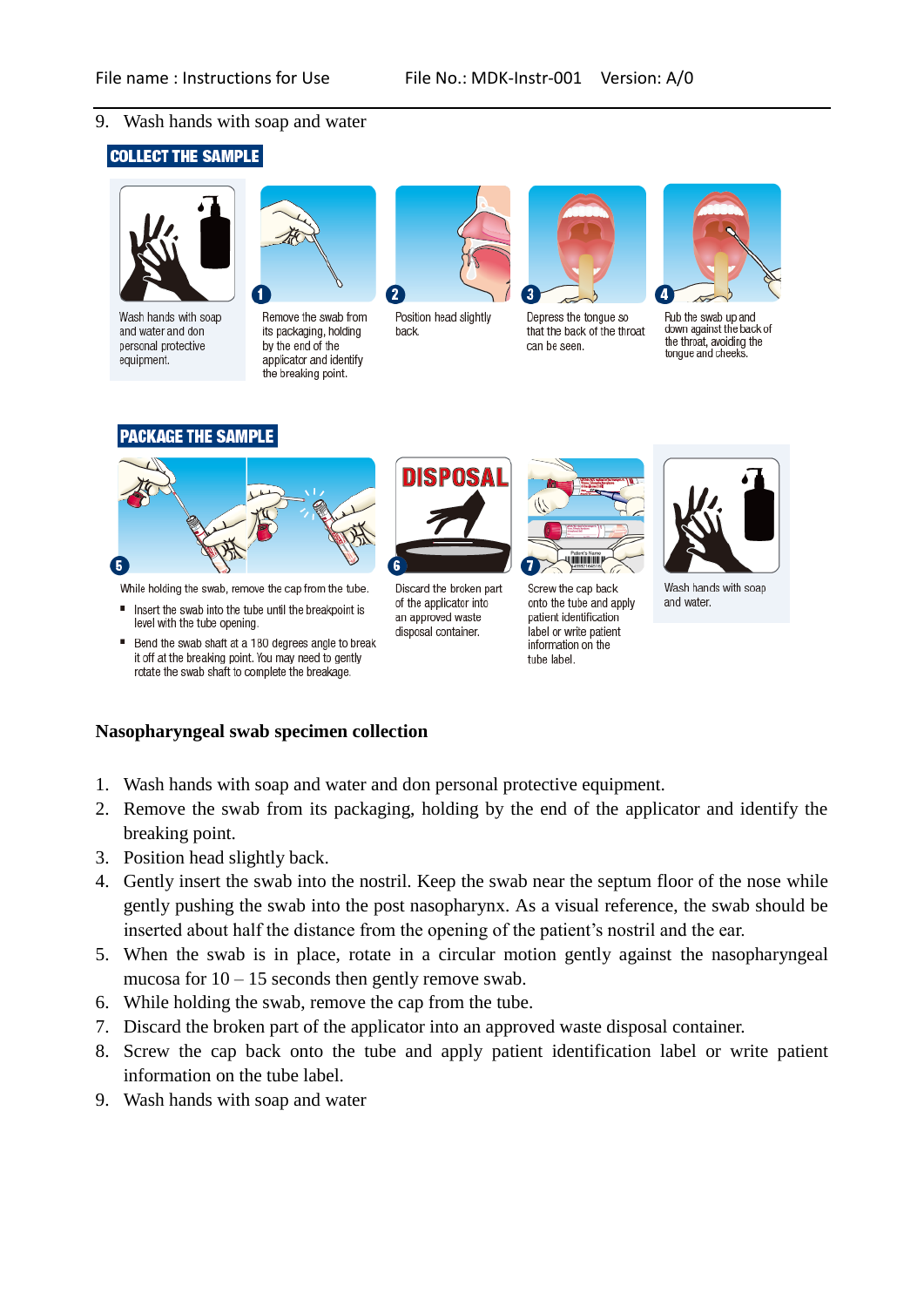#### File name : Instructions for Use File No.: MDK-Instr-001 Version: A/0



Wash hands with soap and water and don personal protective equipment.



Remove the swab from its packaging, holding by the end of the applicator and identify the breaking point.



Position head slightly back.



- Gently insert the swab into the nostril. Keep the swab near the septum floor of the nose while gently pushing the swab into the post nasopharynx.
- As a visual reference, the swab should be inserted about half the distance from the opening of the patient's nostril and the ear.



When the swab is in place, rotate in a circular motion gently against the nasopharyngeal mucosa for  $10 - 15$  seconds then gently remove swab.

#### **PACKAGE THE SAMPLE**



While holding the swab, remove the cap from the tube.

- Insert the swab into the tube until the breakpoint is level with the tube opening
- Bend the swab shaft at a 180 degrees angle to break it off at the breaking point. You may need to gently rotate the swab shaft to complete the breakage.



Discard the broken part of the applicator into an approved waste disposal container.



tube label.





Wash hands with soap and water.

#### <span id="page-5-0"></span>**Buccal specimen swab collection**

- 1. Rinse the patient's mouth with water.
- 2. Partially peel open the swab package as shown in Diagram 1. Remove the swab. Do not touch the soft tip or lay the swab down. If the soft tip is touched, the swab is laid down, or the swab is dropped, request a new collection swab.
- 3. Hold the swab as shown in Diagram 2, placing your thumb and forefinger in the middle of the swab shaft covering the score line. Do not hold the swab shaft below the score line.
- 4. Insert oral swab into one side of the oral cavity in Diagram 3, rotate 10-20 circles from the inside to the outside, from the outside to the inside, and then move the swab up and down for 5-10 times, with moderate strength. It is better to cling to the oral cavity inner membrane, so as to ensure that all parts of the swab can dip into the exfoliated cells of the oral mucosa; according to the same method, collect on the other side of the oral cavity inner wall
- 5. While holding the swab in the same hand, unscrew the cap from the tube as shown in Diagram 4.
- 6. Immediately place the swab into the transport tube so that the score line is at the top of the tube as shown in Diagram 5. Use care to avoid splashing contents.
- 7. Carefully break the swab shaft at the score line against the side of the tube as shown in Diagram 6.
- 8. Immediately discard the top portion of the swab shaft as shown in Diagram 7.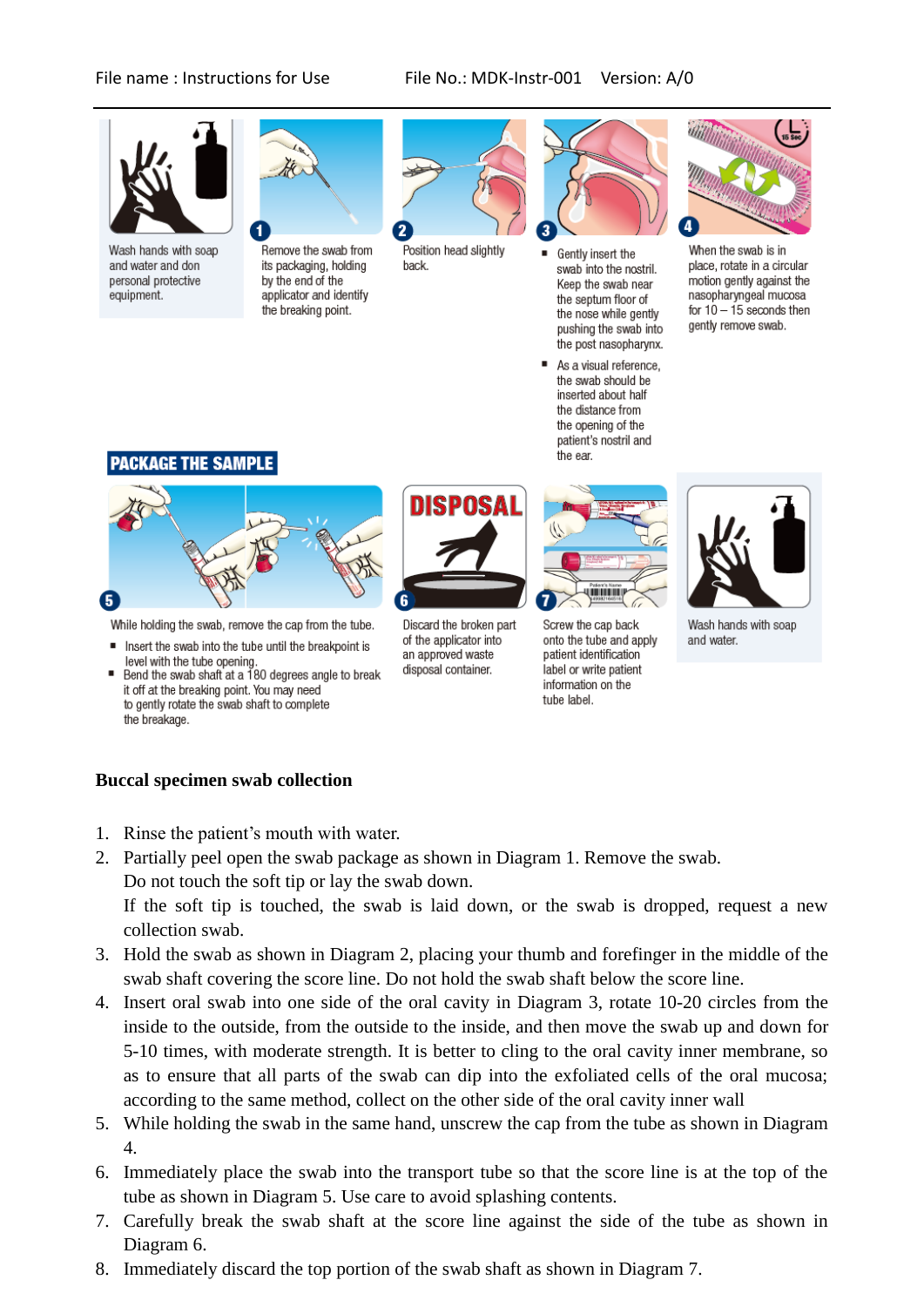9. Tightly screw the cap onto the tube as shown in Diagram 8



#### <span id="page-6-0"></span>**Storage**

The product should be store in a room with a temperature of  $2^{\circ}\text{C} \sim 40^{\circ}\text{C}$ , relative humidity of less than 80%, no corrosive gases, and a well-ventilated room to avoid strong sunlight;

#### <span id="page-6-1"></span>**Shelf life**

<span id="page-6-2"></span>3 years

#### **Sterilization method**

#### <span id="page-6-3"></span>EO Sterilization

#### **Symbols meaning**

| <b>Symbol</b> | <b>Introductions</b> | <b>Symbol</b> | <b>Introductions</b> |
|---------------|----------------------|---------------|----------------------|
| <b>LOT</b>    | <b>Batch Code</b>    | <b>AAAL</b>   | Manufacturer         |